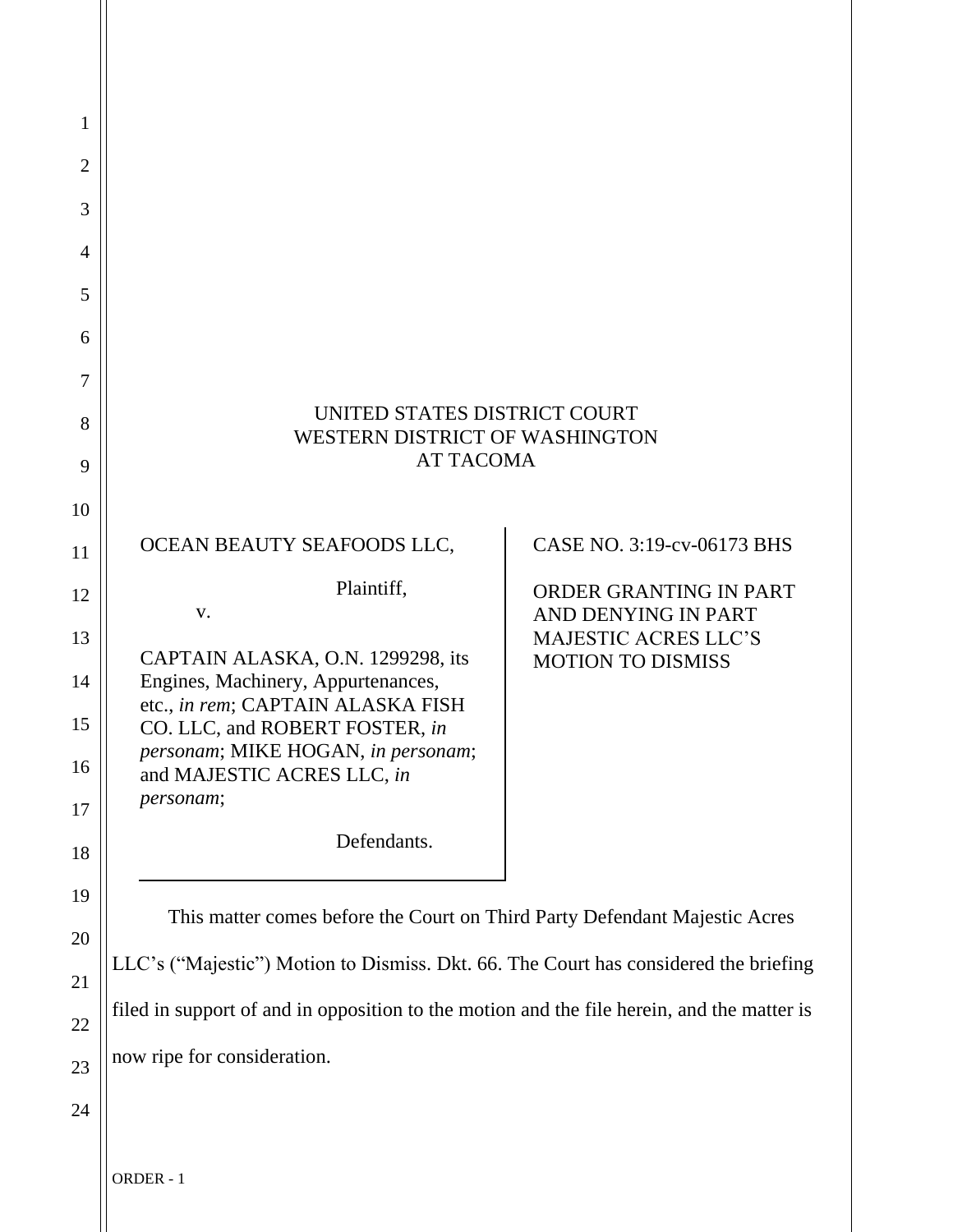In the pending motion, Majestic, a shipyard, moves to dismiss all claims brought against it by Defendant and third-party plaintiff Captain Alaska Fish Co. LLC ("Captain Alaska"), a fishing business with a fishing vessel at Majestic's shipyard. Captain Alaska opposes Majestic's motion but requests the opportunity to amend its claims if the Court agrees that it has failed to state a claim against Majestic. For the reasons below, Majestic's motion to dismiss should be granted in part and denied in part. Though some of Captain Alaska's claims should be dismissed, dismissal should be without prejudice to give Captain Alaska the opportunity to plausibly state its claims.

1

### **I. PROCEDURAL AND FACTUAL HISTORY**

### **A. PROCEDURAL HISTORY**

Plaintiff Ocean Beauty Seafoods, LLC, ("Ocean Beauty"), who is not a party to this motion, sued Defendants Captain Alaska, its manager, Robert Foster, and its vessel, the F/V CAPTAIN ALASKA, O.N. 1299298 ("the Vessel"), *in rem*, to foreclose a preferred ship mortgage based on Captain Alaska's alleged failure to repay a loan secured by the business and the Vessel. Ocean Beauty alleges its loan to Captain Alaska was evidenced by two promissory notes totaling \$650,000, plus interest. Dkt. 1. The loan was part of a larger agreement under which Ocean Beauty would have the first opportunity to purchase all seafood caught or sold by Captain Alaska. Ocean Beauty alleges that Captain Alaska defaulted on the notes.

The Vessel is a 78-foot steel purpose-built "salmon tender," a vessel designed to receive, refrigerate, and transport salmon caught and delivered by other vessels to shoreside or floating processing facilities. Dkt. 67 at 2. In response to Ocean Beauty's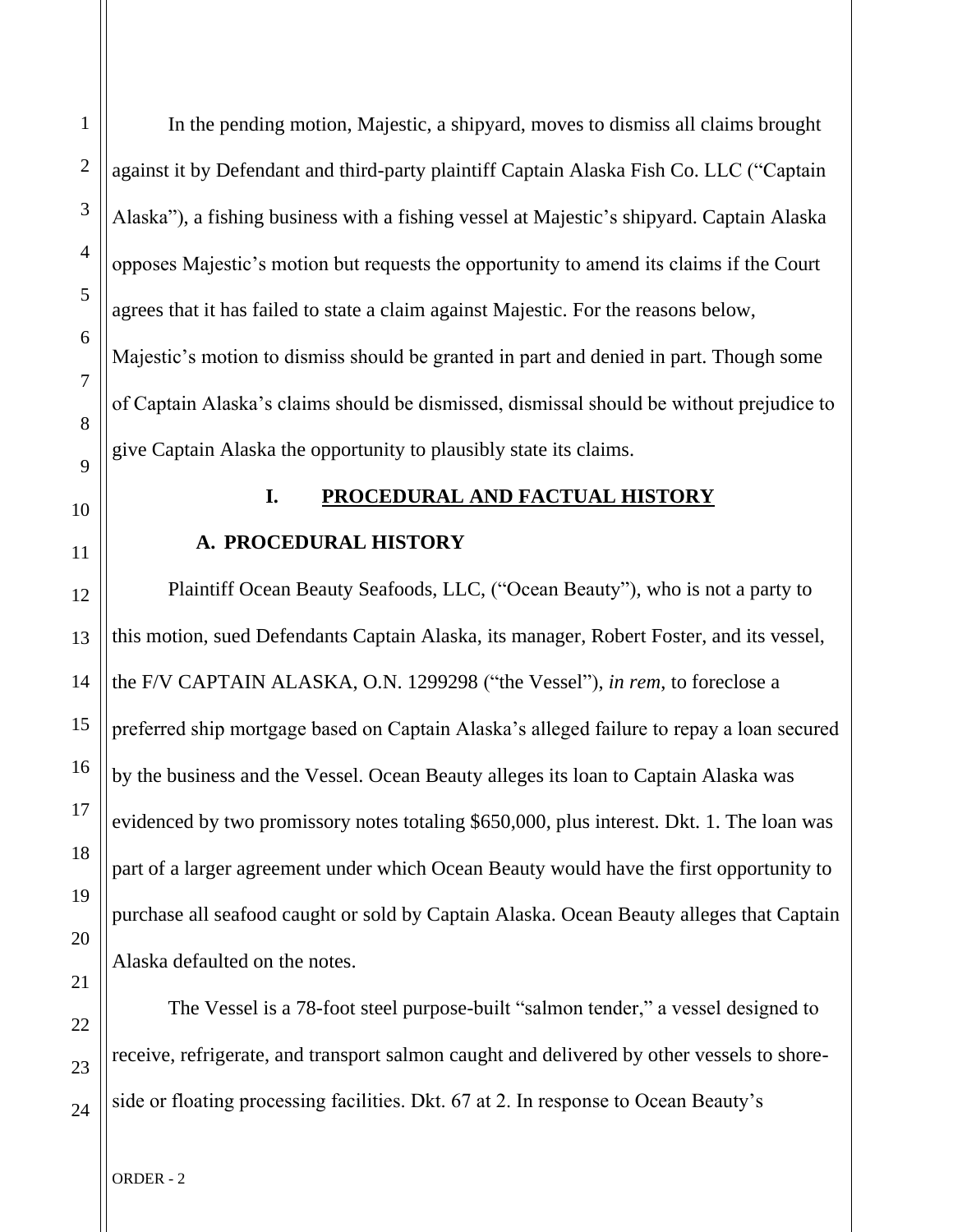complaint seeking mortgage foreclosure and a declaration of its rights, Captain Alaska asserted cross-claims against Mike Hogan ("Hogan"), a welder it hired to perform work on the Vessel, and Majestic, where the Vessel was drydocked. Dkt. 45. Captain Alaska argues that Hogan breached his agreement to perform the work, despite being paid, and that Majestic is wrongfully denying it access to its Vessel. Majestic now seeks dismissal of Captain Alaska's claims against it. Dkt. 66.

#### **B. FACTS**

The following allegations of fact are taken from Captain Alaska's Answer and Cross-Claim, Dkt. 45, and are accepted as true for purposes of this motion. On May 1, 2017, Captain Alaska hired Hogan to perform welding work on the Vessel while it was located at the Majestic shipyard. *Id.* ¶ 5. Captain Alaska paid Hogan in advance, and the work was to be completed by the end of fall 2017. *Id.* Hogan, however, did not perform the work as agreed. *Id.* ¶ 6. He worked on the Vessel sporadically during 2018 and demanded more advanced payment, though he used that money for unrelated projects and personal purchases. *Id.* Ultimately, Captain Alaska paid Hogan at least \$1,026,597.43 for welding work that he did not complete. *Id.* ¶ 7. Majestic was "aware of the Agreement [with Hogan] and assented thereto, *id.* 15, and "was aware of Hogan's conduct and [Captain Alaska]'s unwitting trust, and willingly benefitted therefrom," *id.* ¶ 6.

In April 2019, Captain Alaska paid Hogan an additional \$22,100 for two weeks of welding work, which he failed to complete. *Id.* ¶ 8. According to the cross-claim, "Hogan and Majestic received the referenced \$22,100 for the next two weeks of welding . . . [but] failed to perform any welding[.]" *Id.* Hogan then demanded, "acting both for his own

1

2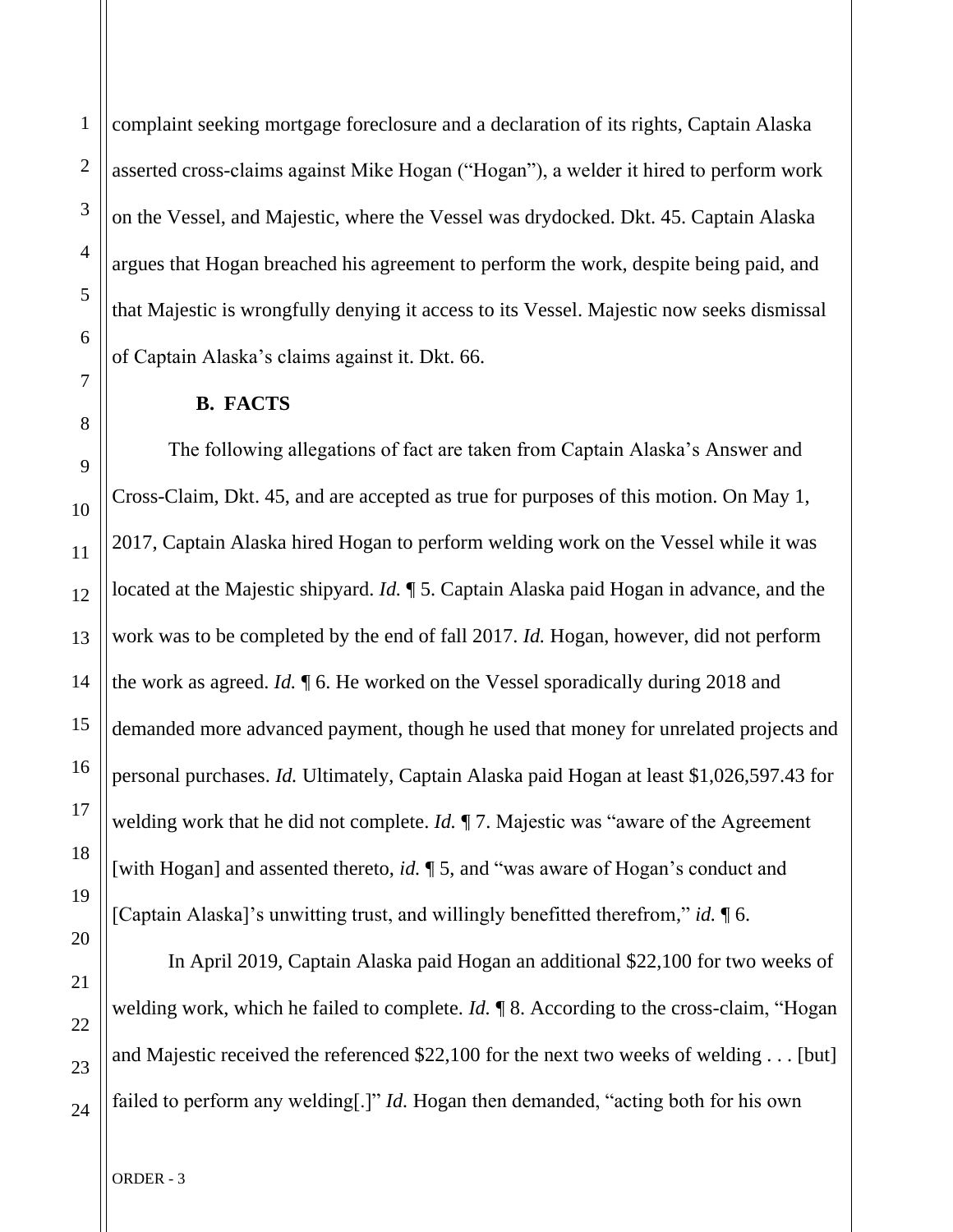account and on behalf of Majestic," a storage fee of \$3,000 per month beginning from the time the Vessel arrived at Majestic and over \$10,000 to re-start welding work. *Id*. Hogan, "and through him Majestic," threatened to publish false and misleading statements about Captain Alaska, and then made such statements after Captain Alaska refused demands for more money. *Id.* ¶ 9. Captain Alaska alleges that those statements intentionally interfered with its contractual relationships and business expectancies, including with Ocean Beauty, to whom Hogan and Majestic knew Captain Alaska owed money. *Id.* ¶¶ 9–10. Captain Alaska alleges that it could only repay Ocean Beauty after the welding work was complete and the Vessel became seaworthy, and could process salmon. *Id.* ¶ 10. After Hogan's repeated failures to finish the welding work, Captain Alaska sought to remove the Vessel, her equipment, appurtenances, and other related property from Majestic's premises, but both Hogan and Majestic refused. *Id.* ¶ 11.

### **II. DISCUSSION**

### **A. STANDARD FOR MOTION TO DISMISS**

Fed. R. Civ. P. 12(b) motions to dismiss may be based on either "the lack of a cognizable legal theory or the absence of sufficient facts alleged under a cognizable legal theory." *Balistreri v. Pacifica Police Dep't*, 901 F.2d 696, 699 (9th Cir. 1990). Material allegations are taken as admitted and the complaint is construed in the plaintiff's favor. *Keniston v. Roberts*, 717 F.2d 1295, 1300 (9th Cir. 1983). "While a complaint attacked by a Rule 12(b)(6) motion to dismiss does not need detailed factual allegations, a plaintiff's obligation to provide the grounds of his entitlement to relief requires more than labels and conclusions, and a formulaic recitation of the elements of a cause of action will

1

2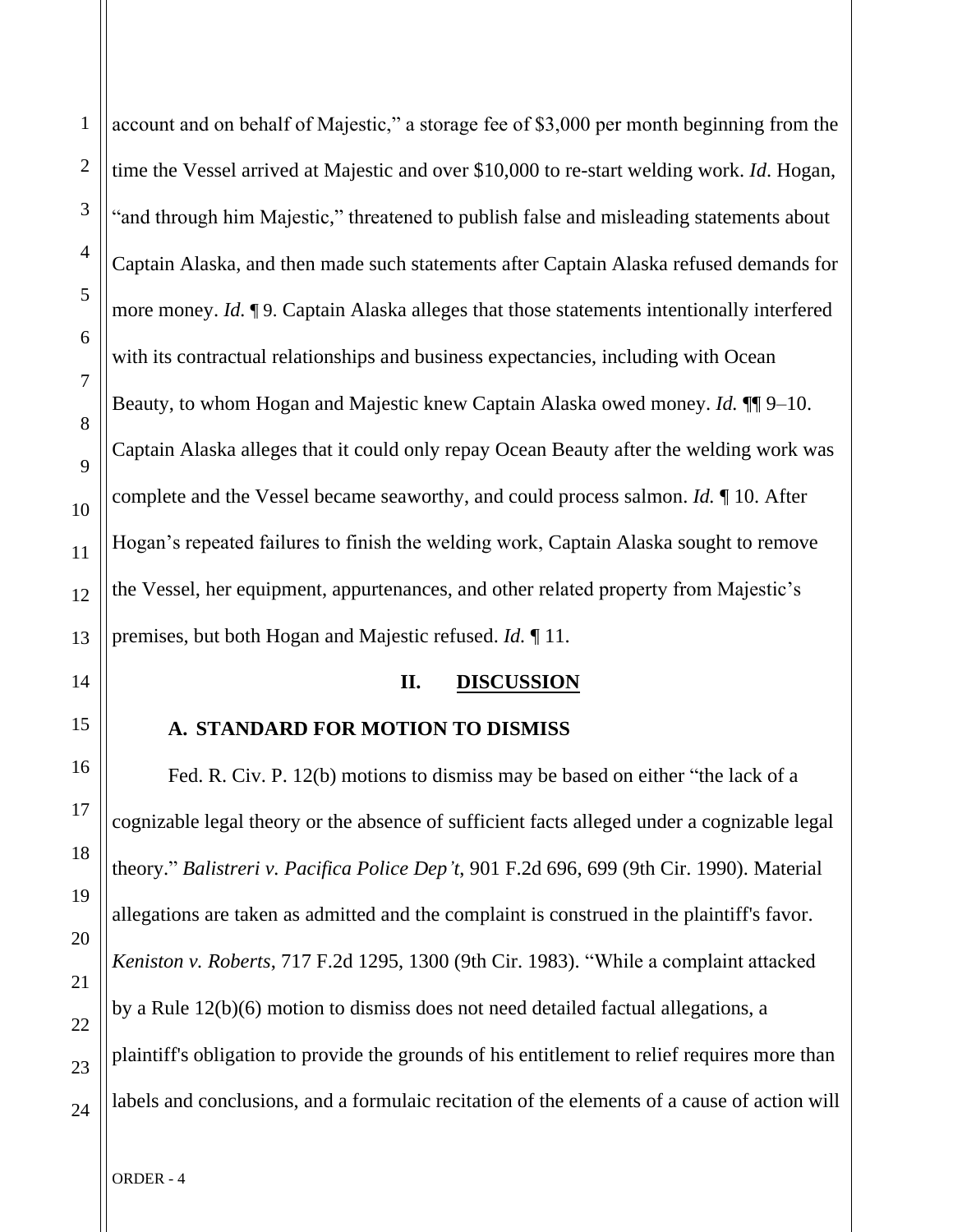not do." *Bell Atl. Corp. v. Twombly*, 550 U.S. 544, 555 (2007) (internal quotations and citations omitted). "Factual allegations must be enough to raise a right to relief above the speculative level, on the assumption that all the allegations in the complaint are true (even if doubtful in fact)." *Id.* The complaint must allege "enough facts to state a claim to relief that is plausible on its face." *Id.* at 570.

A plaintiff who fails to state a claim, however, shall freely be granted leave to amend "when justice so requires." *Balistreri*, 901 F.2d at 701 (quoting Fed. R. Civ. P. 15(a)). This generous standard requires leave to amend "if it appears at all possible that the plaintiff can correct the defect." *Id.* (internal quotation omitted).

## **B. BREACH OF CONTRACT**

The Parties agree that maritime law governs Captain Alaska's breach of contract claim. *See* Dkts. 45, 66. Under maritime law, the same "basic principles in the common law of contracts" apply to maritime contracts. *Clevo Co. v. Hecny Transp., Inc.*, 715 F.3d 1189, 1194 (9th Cir. 2013). To state a claim for breach of contract under maritime law, the plaintiff must plausibly allege "(1) the existence of an agreement, (2) adequate performance of the contract by the plaintiff, (3) breach of contract by the defendant, and (4) damages." *W. Towboat Co. v. Vigor Marine, LLC*, 544 F. Supp. 3d 1100, 1116 (W.D. Wash. June 21, 2021) (quoting *Eternity Glob. Master Fund Ltd. v. Morgan Guar. Tr. Co. of N.Y.*, 375 F.3d 168, 177 (2nd Cir. 2004)). The first factor, the existence of an agreement, depends on mutual assent, meaning an offer and acceptance between the contracting parties. *Wilson v. Huuuge, Inc.*, 944 F.3d 1212, 1219 (9th Cir. 2019) (citing *Weiss v. Lonnquist*, 153 Wn. App. 502, 511 (2009)). A party may indirectly assent to a

1

2

3

4

5

6

7

8

 $\overline{Q}$ 

10

11

12

13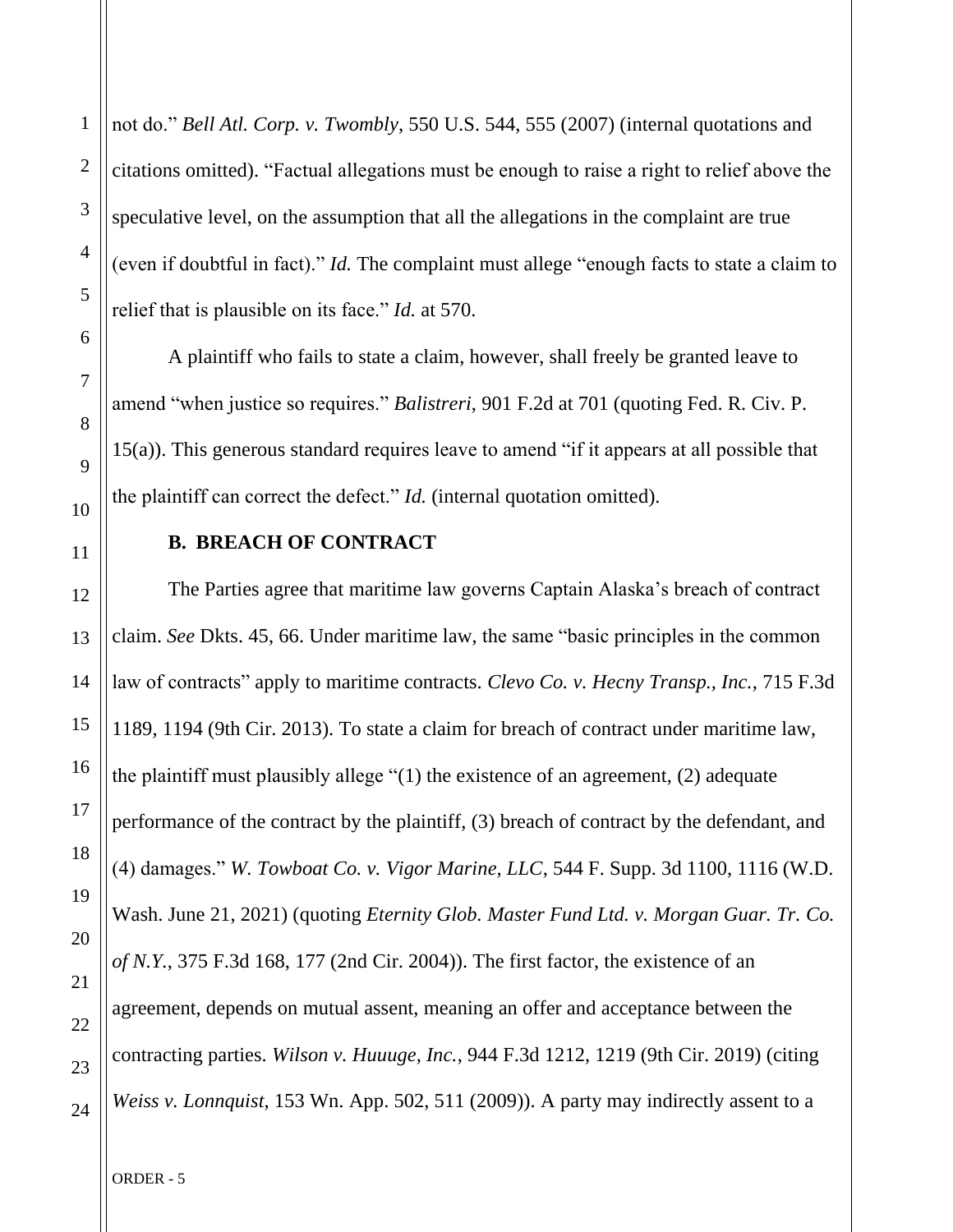contract through an agent. *See Wilcox v. Basehore*, 187 Wn.2d 772, 789 (2017).

However, an agency relationship only exists if "the principal [party] had the right to control the details of the agent's performance." *Id*.

Captain Alaska fails to plead that it had an agreement with Majestic. It argues that it had an agreement with Hogan for welding services and that Hogan failed to perform those services. Notably, the Complaint states that "the facts as alleged above constitute breach of the agreement between [Captain Alaska] and Hogan." Dkt. 45, ¶ 12. It does not allege an agreement between itself and Majestic. Nonetheless, Captain Alaska makes clear through its pleadings that it intends to bring a breach of contract claim against both Hogan and Majestic. To support its claim against Majestic, Captain Alaska states repeatedly that Hogan made assurances "on behalf of himself and Majestic," and that "Majestic was aware of Hogan's conduct and [Captain Alaska]'s unwitting trust, and willingly benefitted therefrom. Dkt. 45,  $\P$  $[$  6–7; Dkt. 67 at 7–8. In opposition to the motion to dismiss, Captain Alaska states that Hogan was Majestic's agent and that he had authority to speak on behalf of Majestic. Dkt. 67 at 7, 8, 12. Nonetheless, Captain Alaska does not plausibly allege that Hogan was Majestic's agent or that his actions could otherwise bind Majestic into a contract for welding services or anything else with Captain Alaska.

Captain Alaska is correct that it is reasonable to infer that some type of agreement existed between Hogan and Majestic. Hogan works on ships at Majestic, though not as Majestic's employee, and Majestic presumably provides services necessary for Hogan to work, like power and water. *Id.* at 7. While it may be reasonable to infer an agreement

1

2

3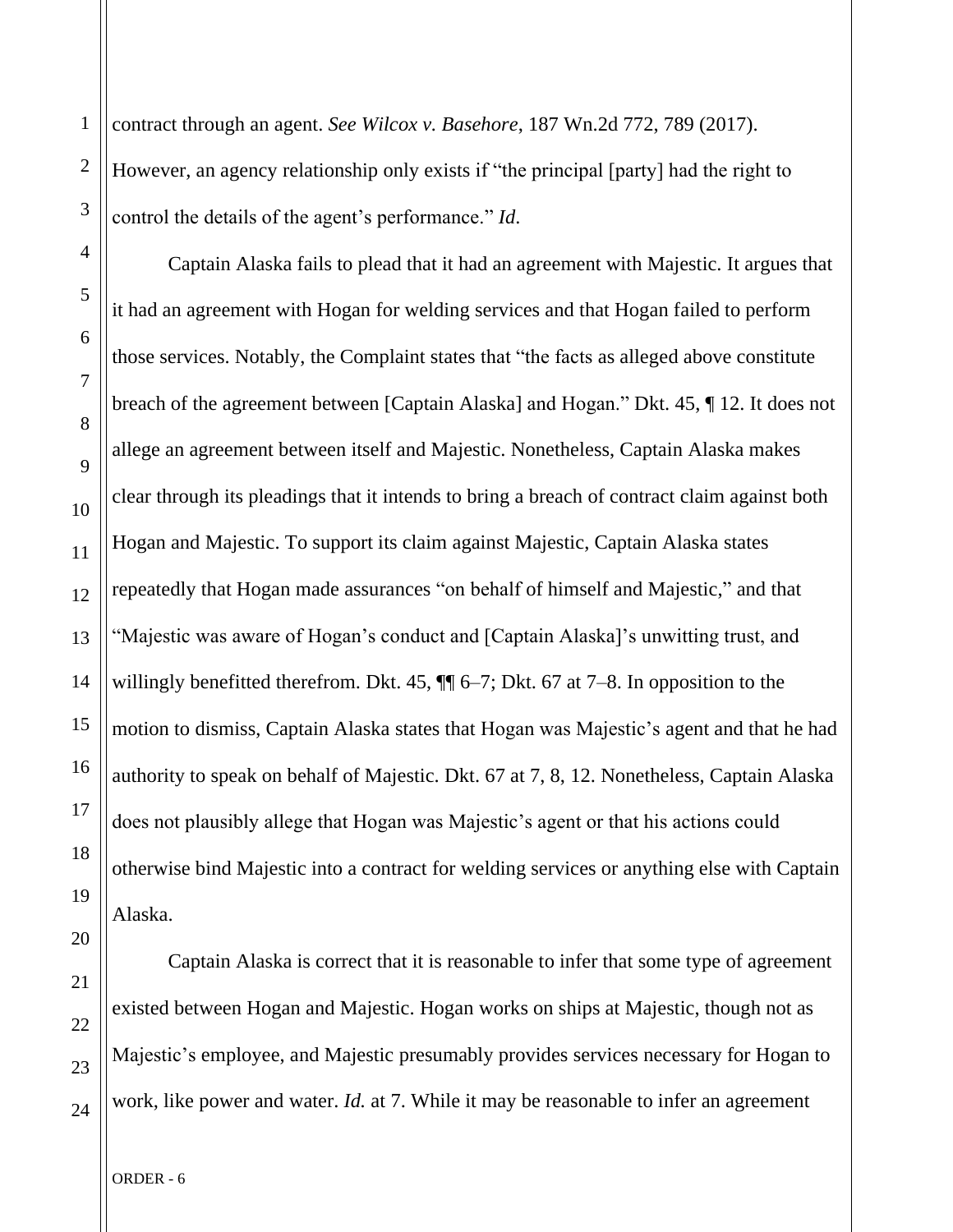existed in which two independent parties work together, it is not reasonable to infer that Majestic had direct involvement in Hogan's agreement with Captain Alaska or the right to control the details of his performance. Therefore, Captain Alaska does not plausibly allege that it had a contract with Majestic, and its breach of contract claim against Majestic should be dismissed. Dismissal, however, should be without prejudice in accordance with Federal Rule of Civil Procedure 15(a)'s generous standard for allowing amendment. It seems clear that Majestic had some sort of arrangement with Captain Alaska; its ship is in Majestic's shipyard, and Captain Alaska alleges that it will not let him remove it.

## **C. GOVERNING LAW FOR TORT CLAIMS**

In response to Majestic's motion to dismiss, Captain Alaska asserts that substantive federal maritime law governs its tort claims both because they are before the Court based on admiralty jurisdiction and because there is diversity jurisdiction and the claims sound in admiralty. Dkt. 67 at 11 n.8. Majestic responds that jurisdiction is not an issue properly before the Court because Majestic did not raise jurisdiction in its motion to dismiss. Dkt. 68 at 2 n.1. The existence of federal jurisdiction is not at issue. The Parties appear to agree, and it appears to the Court, that this matter is properly in federal court.

Furthermore, there does not appear to be a dispute over governing substantive law. When a matter sounds in admiralty, Courts must apply admiralty law over conflicting state substantive law. *Offshore Logistics, Inc. v. Tallentire*, 477 U.S. 207, 228 (1986). Substantive admiralty and Washington state law do not appear to conflict on the issues

24

1

2

3

4

5

6

7

8

 $\overline{Q}$ 

10

11

12

13

14

15

16

17

18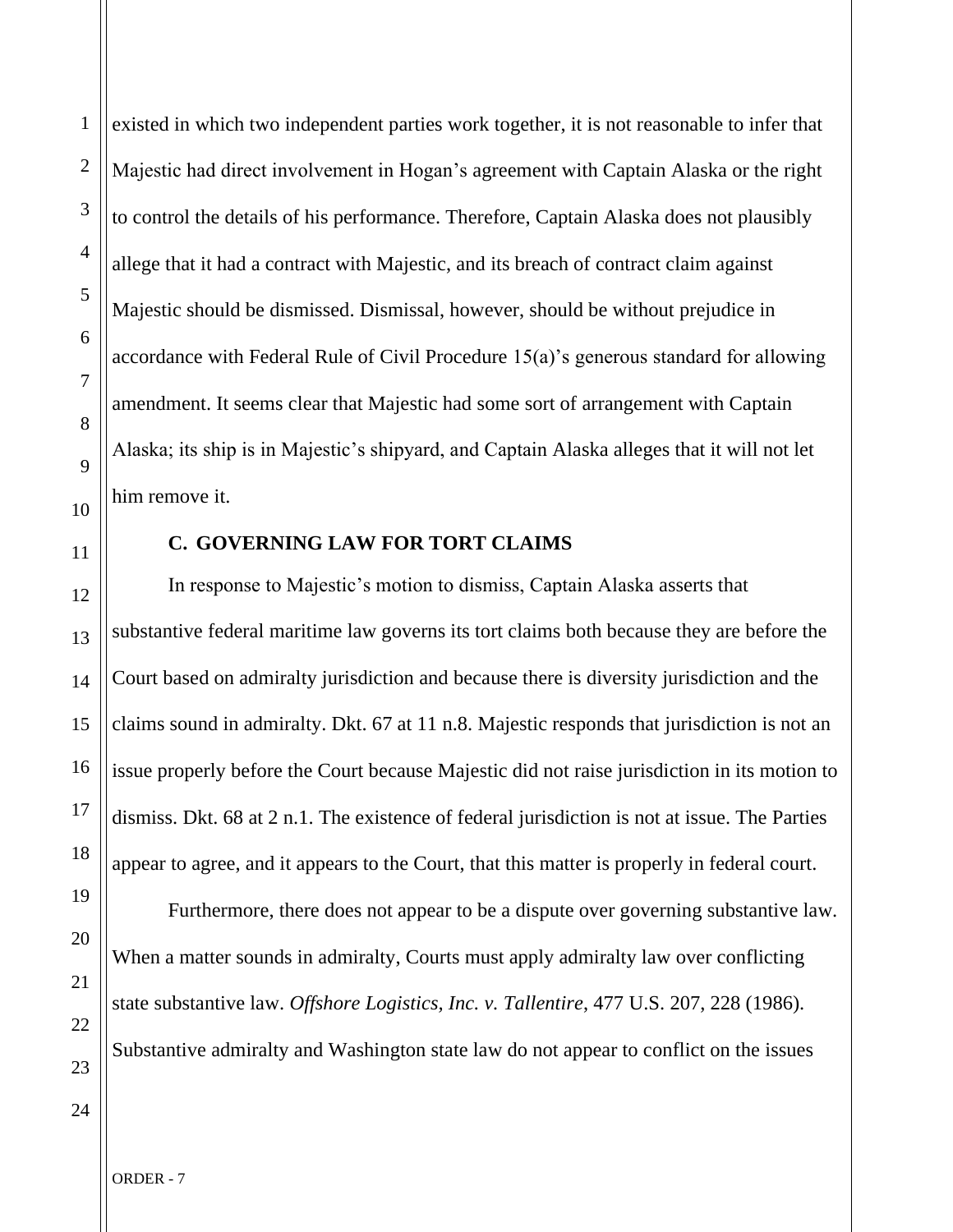1 2 raised in this motion. The Court will therefore rely on Washington state law for the tort claims because that is what the parties cited in their briefing.

## **D. TORTIOUS INTERFERENCE WITH CONTRACTUAL RELATIONS AND BUSINESS EXPECTANCIES**

Under Washington law, the elements of tortious interference with a contract or business expectancy are: "(1) the existence of a valid contractual relationship or business expectancy; (2) that defendant[] had knowledge of that relationship; (3) an intentional interference inducing or causing a breach or termination of the relationship or expectancy; (4) that defendant<sup>[]</sup> interfered for an improper purpose or used improper means; and (5) resultant damage." *Pac. Nw. Shooting Park Ass'n v. City of Sequim*, 158 Wn.2d 342, 351 (2006).

From the cross-complaint and pleadings, it is reasonable to infer that Majestic knew about Captain Alaska's business relationship with Ocean Beauty, Majestic intentionally refused Captain Alaska access to its vessel and property after Hogan failed to complete welding work, and that refusal prevented Captain Alaska from getting necessary work done, which prevented Captain Alaska "from performing its obligations to Ocean Beauty." Dkt. 45, ¶ 10. Majestic argues that it is unreasonable to infer that it knew about Captain Alaska's contract with Ocean Beauty, Dkt. 66 at 6, but it is reasonable to infer that Majestic knew about Captain Alaska's business expectancies by virtue of the Vessel being at the shipyard for multiple years.

As Captain Alaska argues in its response, Hogan not only worked out of Majestic, he and Majestic's sole owner and/or manager, Royce Hatley, both lived on Majestic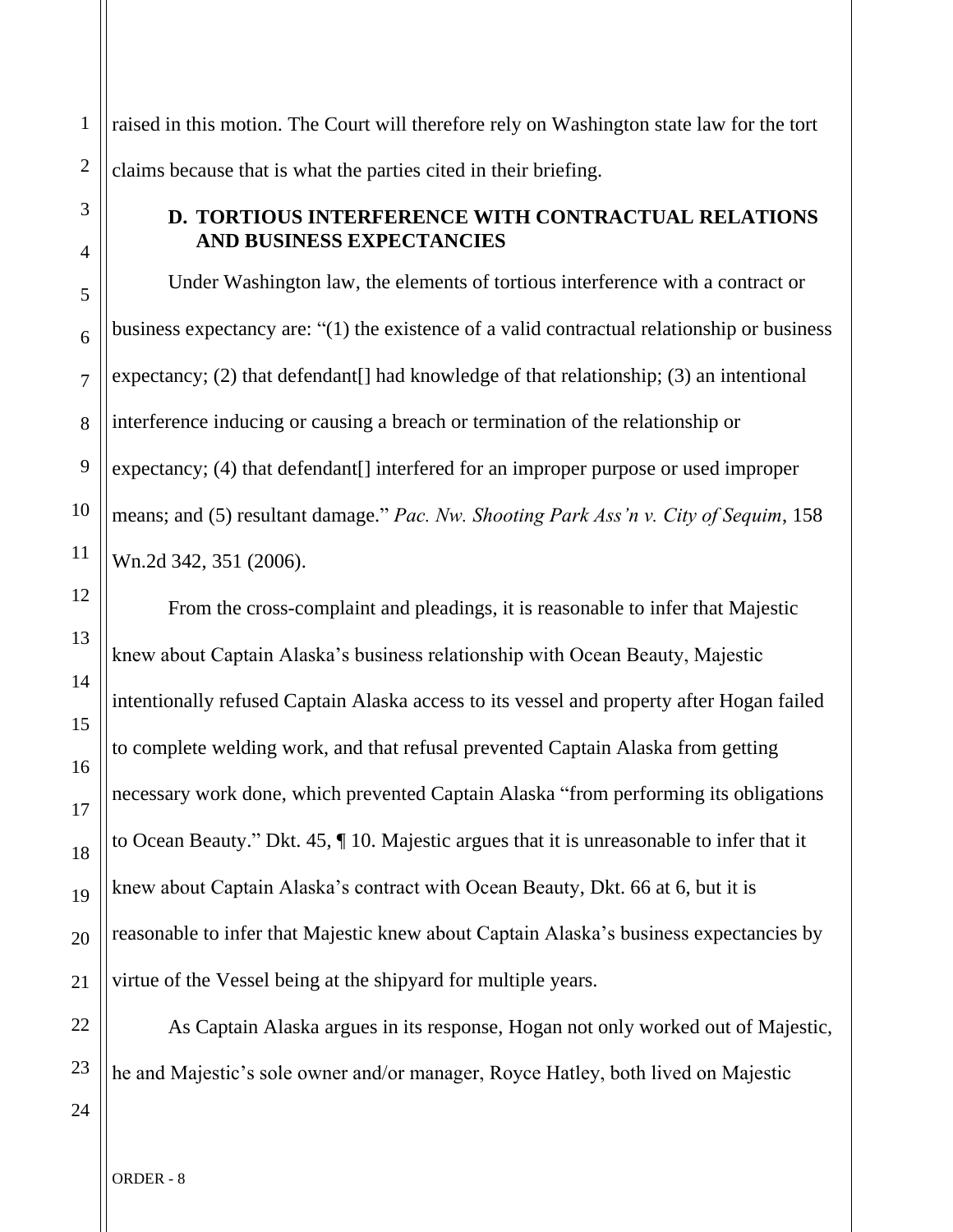property. Dkt. 67 at 2–3. Hogan likely would have known about Captain Alaska's fishing business because Captain Alaska paid him over \$1,000,000 to work on the Vessel and Hatley reasonably could have known through Hogan, either by virtue of working together or living on the same property. It is also reasonable to infer that, if true, Majestic intentionally and improperly interfered with that business based on the alleged storage dispute in which either Majestic or Majestic through Hogan demanded a storage fee that Captain Alaska did not agree to. Unlike the breach of contract claim, if Hogan demanded storage money from Captain Alaska, he could plausibly have done so as Majestic's agent. A storage fee would presumably go to Majestic, with Hogan demanding payment on its behalf. Furthermore, demanding money without a valid claim to it, and denying Captain Alaska access to its Vessel and property, would be an intentional act reasonably expected to prevent Captain Alaska from fulfilling fishing contracts.

Majestic, however, is correct that there are problems with some of Captain Alaska's allegations. For example, Captain Alaska claims that Hogan, and through him Majestic, spoke ill of Captain Alaska to other companies after Captain Alaska refused to pay them more money. This claim, however, does not make clear which contracts or business relationships the negative statements allegedly interfered with or what harm they caused. To the extent that the alleged harm relates to Captain Alaska's inability to pay Ocean Beauty, it is not clear how negative statements to other businesses would prevent Captain Alaska from paying its loan.

1

2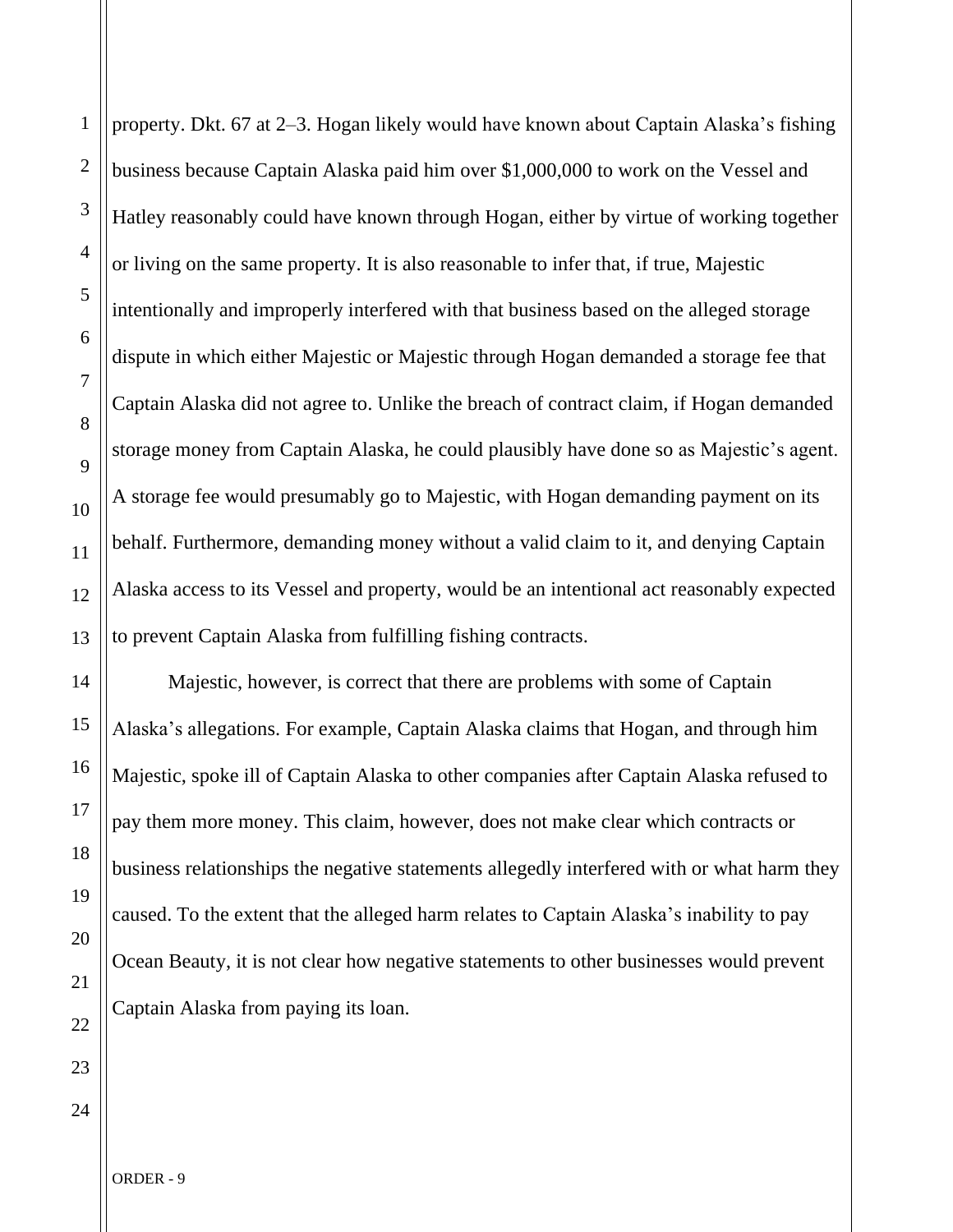Nonetheless, Captain Alaska states a claim against Majestic for tortious interference, so Majestic's motion to dismiss this claim should be denied. Should Captain Alaska wish to amend its claim to clarify its theories of liability, it may do so.

### **E. CONVERSION**

Under Washington law, conversion "occurs when a person intentionally interferes with chattel belonging to another, either by taking or unlawfully retaining it, thereby depriving the rightful owner of possession." *Alhadeff v. Meridian on Bainbridge Island, LLC*, 167 Wn.2d 601, 619 (2009).

Captain Alaska claims that Majestic refused to allow Captain Alaska to remove its property, including the CAPTAIN ALASKA vessel, equipment, and appurtenances, from Majestic's premises. Dkt. 45, ¶ 11. If true, Majestic may be unlawfully retaining possession of Captain Alaska's property. Therefore, Captain Alaska plausibly states a claim for conversion.

## **F. FRAUD AND MISREPRESENTATION**

A plaintiff claiming fraud must prove each of the following nine elements:

(1) Representation of an existing fact; (2) materiality; (3) falsity; (4) the speaker's knowledge of its falsity; (5) intent of the speaker that it should be acted upon by the plaintiff; (6) the plaintiff's ignorance of its falsity; (7) plaintiff's reliance on the truth of the representation; (8) plaintiff's right to rely upon it; and (9) damages suffered by the plaintiff.

*Stieneke v. Russi*, 145 Wn. App. 544, 563 (2008).

It is not clear from the cross-complaint what representation of fact Captain Alaska contends Majestic materially misrepresented. To the extent that Captain Alaska intends to base this claim on Hogan's representation that he would perform welding work, it does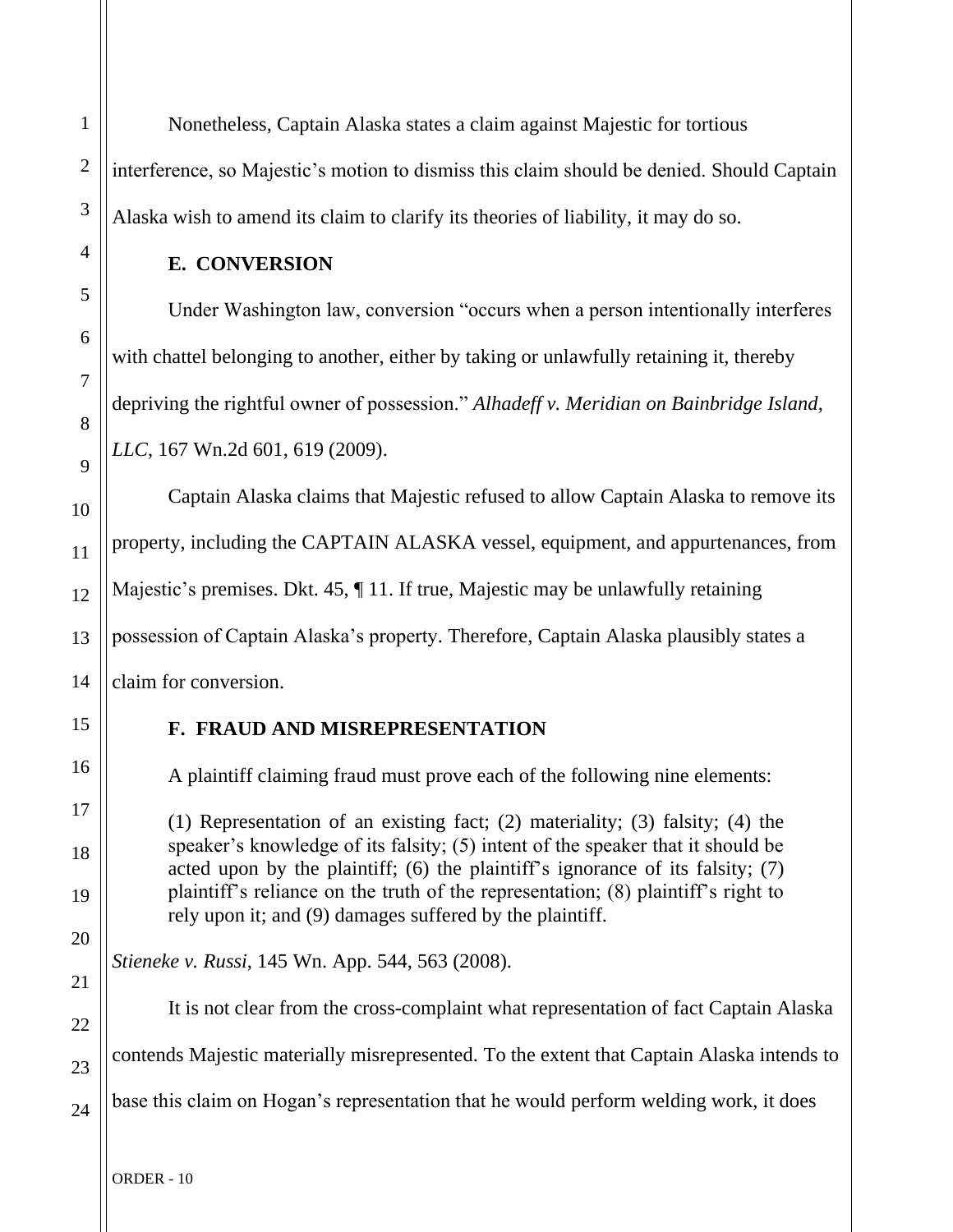not plausibly allege that Hogan's actions could bind Majestic. Therefore, Captain Alaska fails to state a claim of fraud. This failure, however, could possibly be cured by alleging additional facts, so Captain Alaska's fraud claim should be dismissed without prejudice.

### **G. EXTORTION**

Majestic moves to dismiss Captain Alaska's extortion claim on the grounds that a private right of action for extortion does not exist under Washington law, and, in the alternative, that Majestic fails to allege facts to plausibly state a claim. Dkt. 66 at 17.

As a criminal charge, extortion "means knowingly to obtain or attempt to obtain by threat property or services of the owner, and specifically includes sexual favors." RCW 9A.56.110. Captain Alaska argues that extortion also includes a private right of action in tort and string cites various cases. Dkt. 67 at 12 n.9 (*citing Nat'l Org. for Women, Inc. v. Scheidler*, 510 U.S. 249 (1994); *Smithfield Food Inc. v. United Food and Com. Workers Int'l*, 633 F. Supp. 2d 214 (E.D. Va. 2008); *Planned Parenthood of Columbia/Willamette Inc. v. Am. Coal. of Life Activists*, 945 F. Supp. 1355 (D. Or. 1996); *McLaughlin v. Anderson*, 962 F.2d 187 (2d Cir. 1992); *Monex Deposit Co. v. Gillian*, 680 F. Supp. 2d 1148 (C.D. Cal. 2010)).

1

2

3

4

5

6

7

8

9

10

11

12

13

14

15

16

None of these cases apply Washington or admiralty law. Only *Monex Deposit Co.*  supports Captain Alaska's general argument; it recognizes an implied cause of action for attempted extortion under California law from the California criminal code. 680 F. Supp. 2d at 1155. The other cases Captain Alaska cites reference extortion as an element of a separate cause of action, for example violation of the civil Racketeer Influenced and Corrupt Organizations Act ("RICO") or the Hobbs Act. This is consistent with cases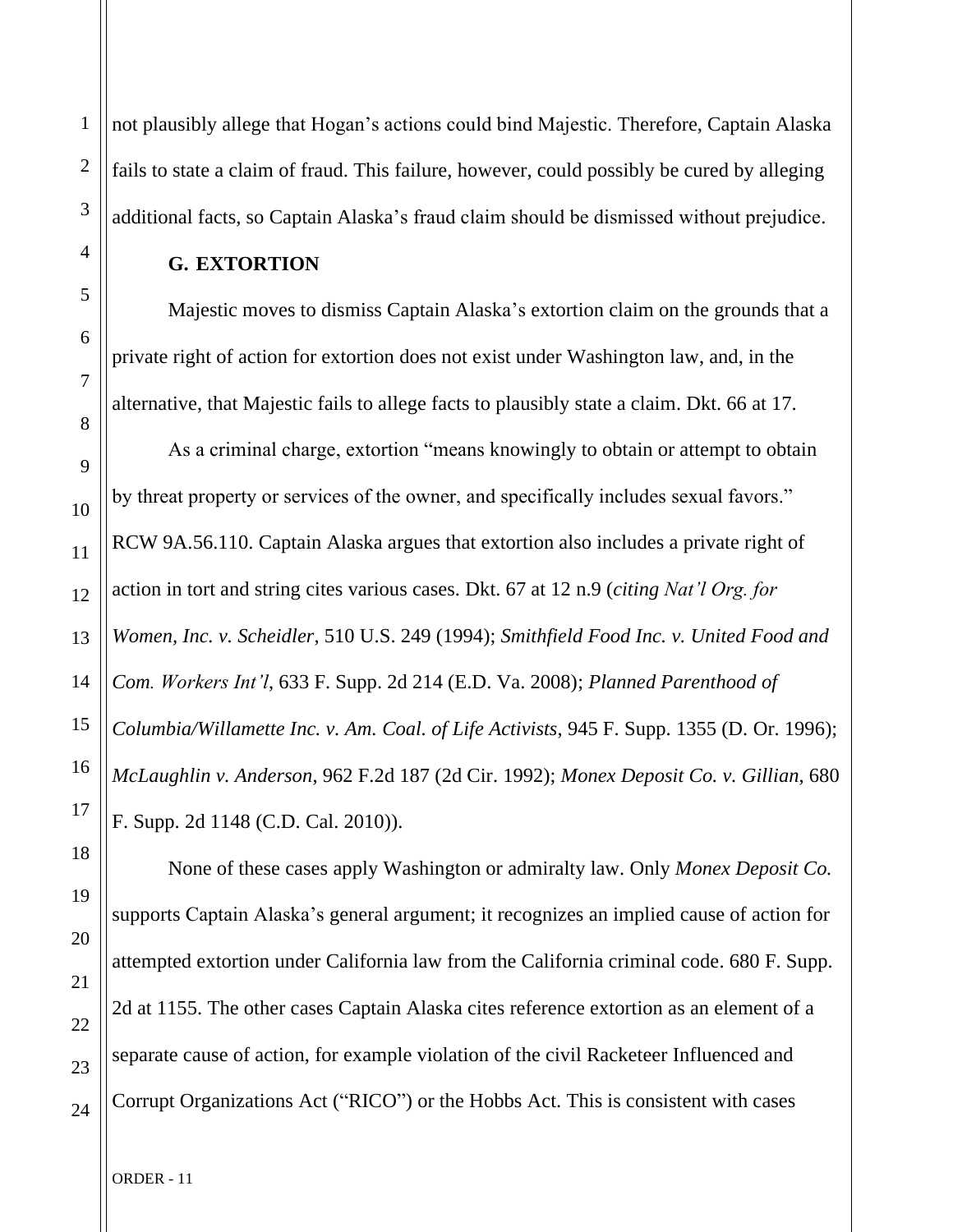under Washington law, which also recognize extortion as an element of other causes of action. *See, e.g.*, *DeWater v. State*, 130 Wn.2d 128, 134–35 (1996) (considering allegation of extortion as part of quid pro quo sexual harassment claim); *Henningsen v. Worldcom, Inc.*, 102 Wn. App. 828, 845 (2000) (same); *Thompson v. Berta Enter., Inc.*, 72 Wn. App. 531, 536 (1994) (same).

Captain Alaska does not establish that a private right of action for extortion exists under the governing law, and dismissal is, therefore, appropriate. *See Neely v. Boeing Co.*, No. 16-cv-01791 RAJ, 2018 WL 2216096, at \*6 (W.D. Wash. May 15, 2018); *Johnson v. Grays Harbor Cmty. Hosp.*, No. 06-cv-5502 BHS, 2008 WL 819724, at \*17 (W.D. Wash. Mar. 25, 2008). The only Washington case suggesting that a civil extortion claim might be viable dismissed the claim for lack of evidence. *See Richardson v. Kim*, 116 Wn. App. 1008, 2003 WL 932447, at \*1 (2003) ("*To the extent that the criminal term 'extortion' sets out a civil cause of action* . . . [Plaintiff] presents no evidence of wrongful or oppressive conduct.") (emphasis added). However, it is not impossible that a private right of action exists either for extortion or under a similar cause of action. Therefore, Captain Alaska's extortion claim should be dismissed without prejudice.

## **H. WASHINGTON STATE UNFAIR BUSINESS PRACTICES AND CONSUMER PROTECTION ACT**

The Washington Consumer Protection Act ("CPA") declares that "[u]nfair methods of competition and unfair or deceptive acts or in the conduct of any trade or commerce are hereby declared unlawful." RCW 19.86.020. It creates a private right of action in which: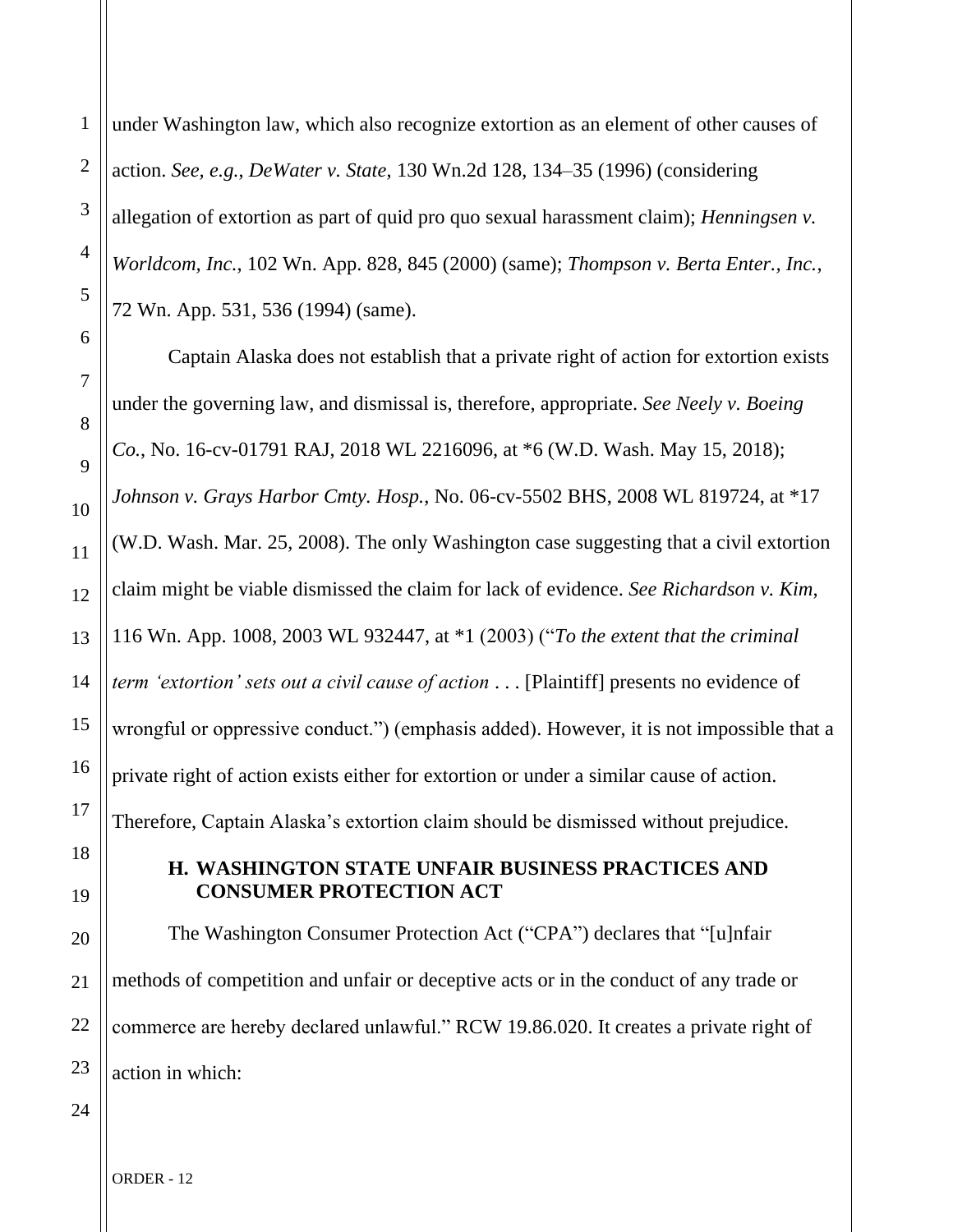a claimant may establish that the act or practice is injurious to the public interest because it: (1) Violates a statute that incorporates this chapter; (2) Violates a statute that contains a specific legislative declaration of public interest impact; or (3)(a) Injured other persons; (b) had the capacity to inure other persons; or (c) has the capacity to injure other persons.

RCW 19.86.093.

Majestic, as a shipyard, is a business engaged in trade or commerce. Captain Alaska claims that Majestic demanded a storage fee despite no such agreement and refused it access to its vessel and property. As Captain Alaska asserts, these "acts and practices are capable of repetition and [could] affect the public interest." Dkt. 45, ¶ 17. Therefore, Captain Alaska states a viable CPA claim, and the motion to dismiss that claim should be denied.

# **I. LEAVE TO AMEND**

This Order dismisses Captain Alaska's claims of breach of contract, tortious interference with a business relationship, fraud, and extortion because Captain Alaska did not plausibly state those claims. It is not clear from the pleadings that Captain Alaska could not plausibly state those claims. Therefore, the Court dismisses them without prejudice. Captain Alaska may file amended claims in accordance with Western District of Washington Local Civil Rule 15. If it chooses to amend, Captain Alaska must do so by **May 13, 2022**.

# **III. ORDER**

Therefore, it is hereby **ORDERED** that:

• Majestic's Motion to Dismiss, Dkt. 66, is **GRANTED in part** and

**DENIED in part**;